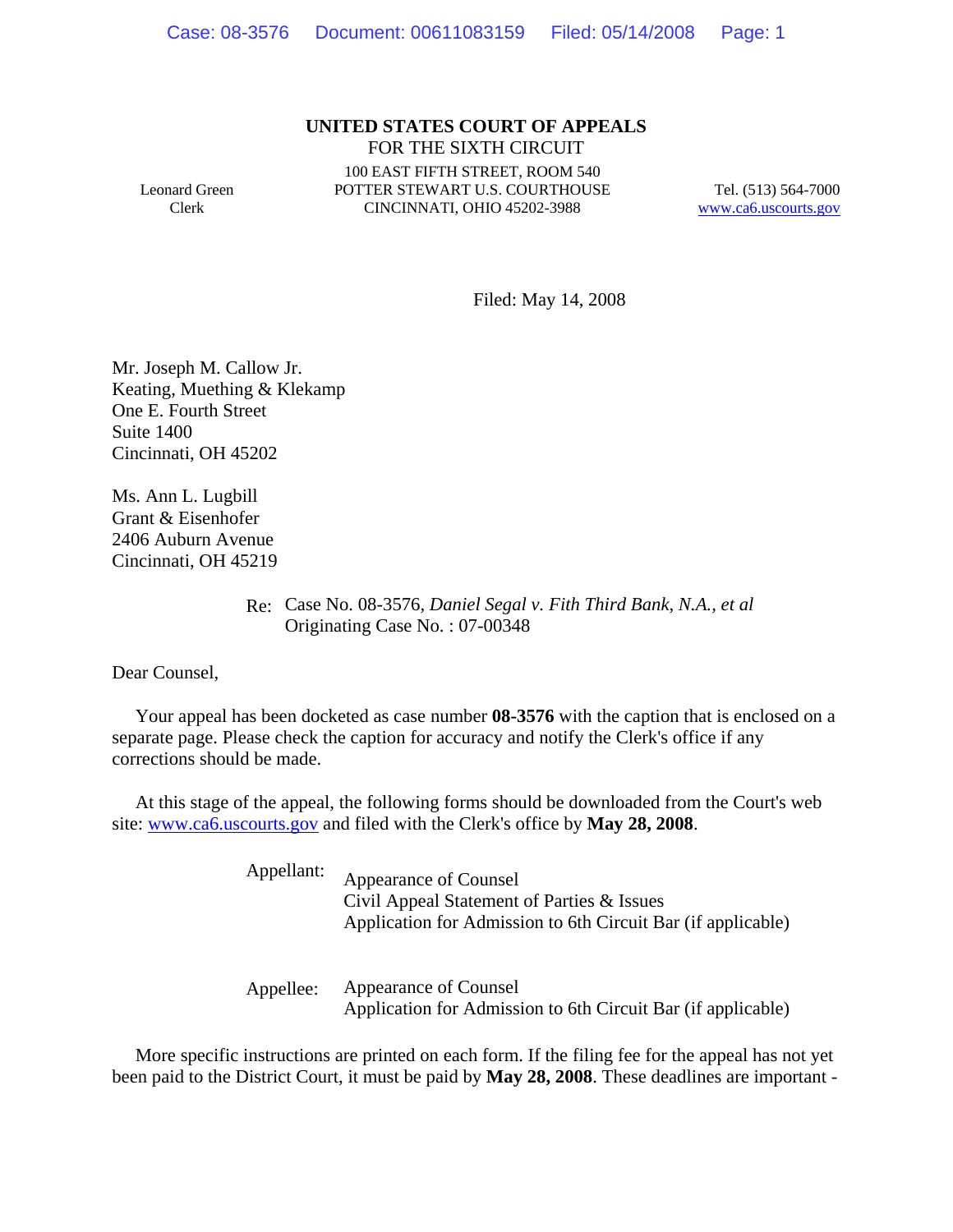- if the initial forms are not timely filed or the filing fee is not paid, the appeal will be dismissed for want of prosecution.

 If you have questions after reviewing the forms and the rules, please contact the Clerk's office for assistance.

Sincerely yours,

s/Florence P. Ebert Case Manager Direct Dial No. 513-564-7026 Fax No. 513-564-7098

Enclosure